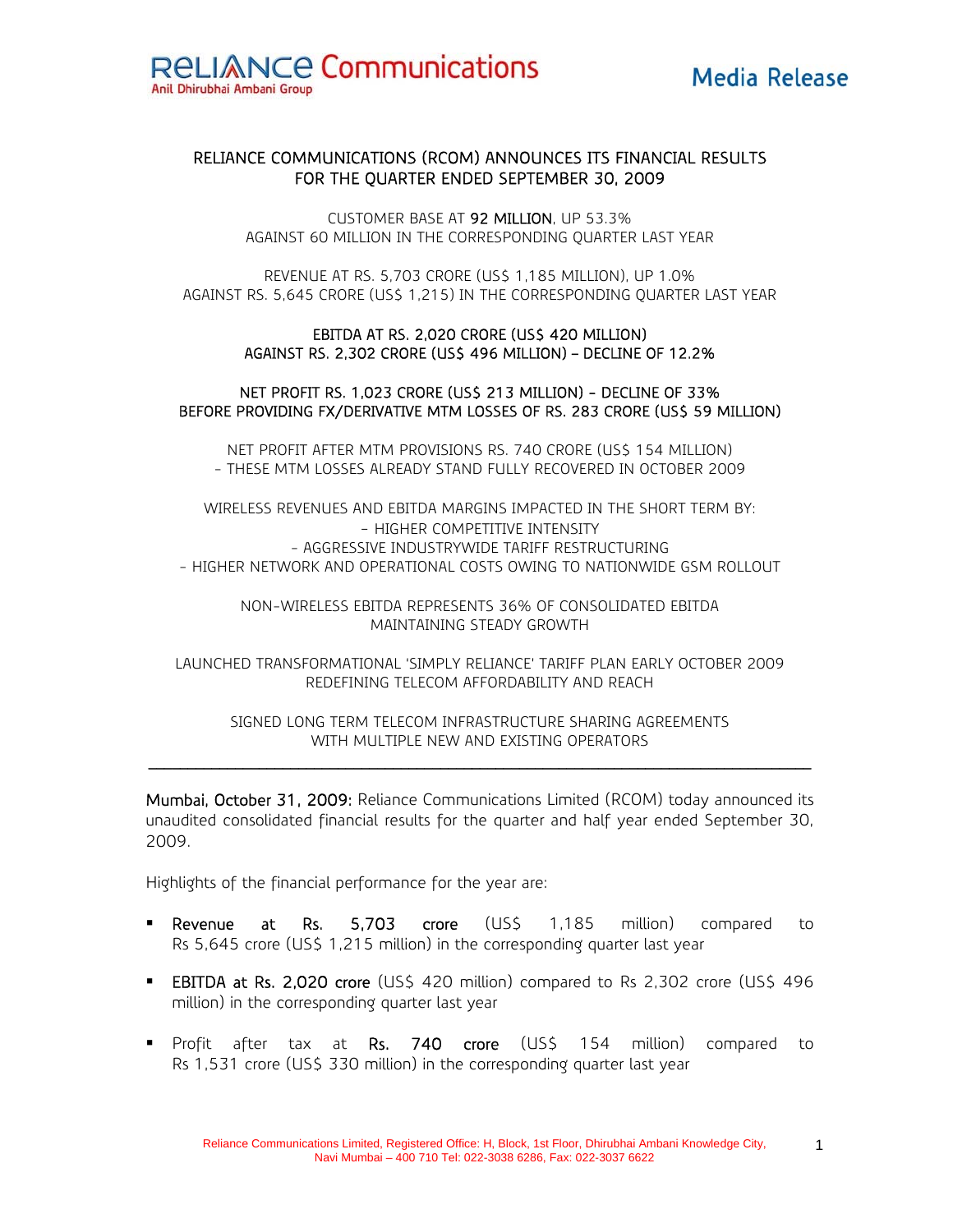**Profit after tax would have been higher at Rs. 1,023 crore (US\$ 213 million) but form** provision of FX/derivatives MTM losses of Rs. 283 crore (US\$ 59 million) – these losses stand fully recovered, based on subsequent favorable exchange rate movements.

Commenting on the results, Mr Anil Dhirubhai Ambani, Chairman, Reliance Communications Limited, said:

"In the near term, the wireless sector in India is undergoing a challenging phase, with increased competitive intensity and continuing aggressive rebalancing of mobile tariffs by all leading players.

We believe a forward-looking and conducive regulatory framework by TRAI and DOT, which is already under consideration, to facilitate market driven industry consolidation will be a strong enabler to protect and create long term value for all stakeholders."

# CORPORATE DEVELOPMENTS

# RCOM redefines Telecom pricing benchmarks, launched transformational initiative 'Simply Reliance'

RCOM unveiled a bold new plan that will ignite the next revolutionary phase of growth and innovation in the Indian market. The Company rolled out a first of its kind plan called 'Simply Reliance'. This new tariff plan enables the Reliance subscriber to make a call at 50 paise per minute from any Reliance phone to any phone in India at anytime from anywhere in the country without any hidden monthly charges. This new tariff plan is applicable across all telecommunication products i.e. Mobile, Landline, CDMA, GSM, Pre-paid, Post-paid, Local, STD, Night Calling, Roaming and SMS.

## RITL announced long term telecom infrastructure sharing agreement

During the quarter, RITL signed long term agreements with Etisalat DB, S Tel, Shyam Sistema (MTS), Aircel and Tata Teleservices for sharing its telecom infrastructure. The deal provides our tenants the advantage of faster roll-out with the coverage comparable to the incumbents. The deal also enables our tenants to adopt an asset light model by converting most of the capex into opex. RCOM provides a comprehensive telecom infrastructure sharing services including tower infrastructure, transmission connectivity to the telecom sites, bandwidth/ fibre options, domestic and International long distance carriage services, collocation of BSC & other core network equipments.

## **Reliance Infratel filed DRHP with SEBI**

RITL filed Draft Red Hearing Prospectus (DRHP) with SEBI on September 24, 2009. RITL plans to raise equity capital through an initial public offering of 10.05% of the post-issue paid-up equity capital of the company amounting to 156,000,000 shares.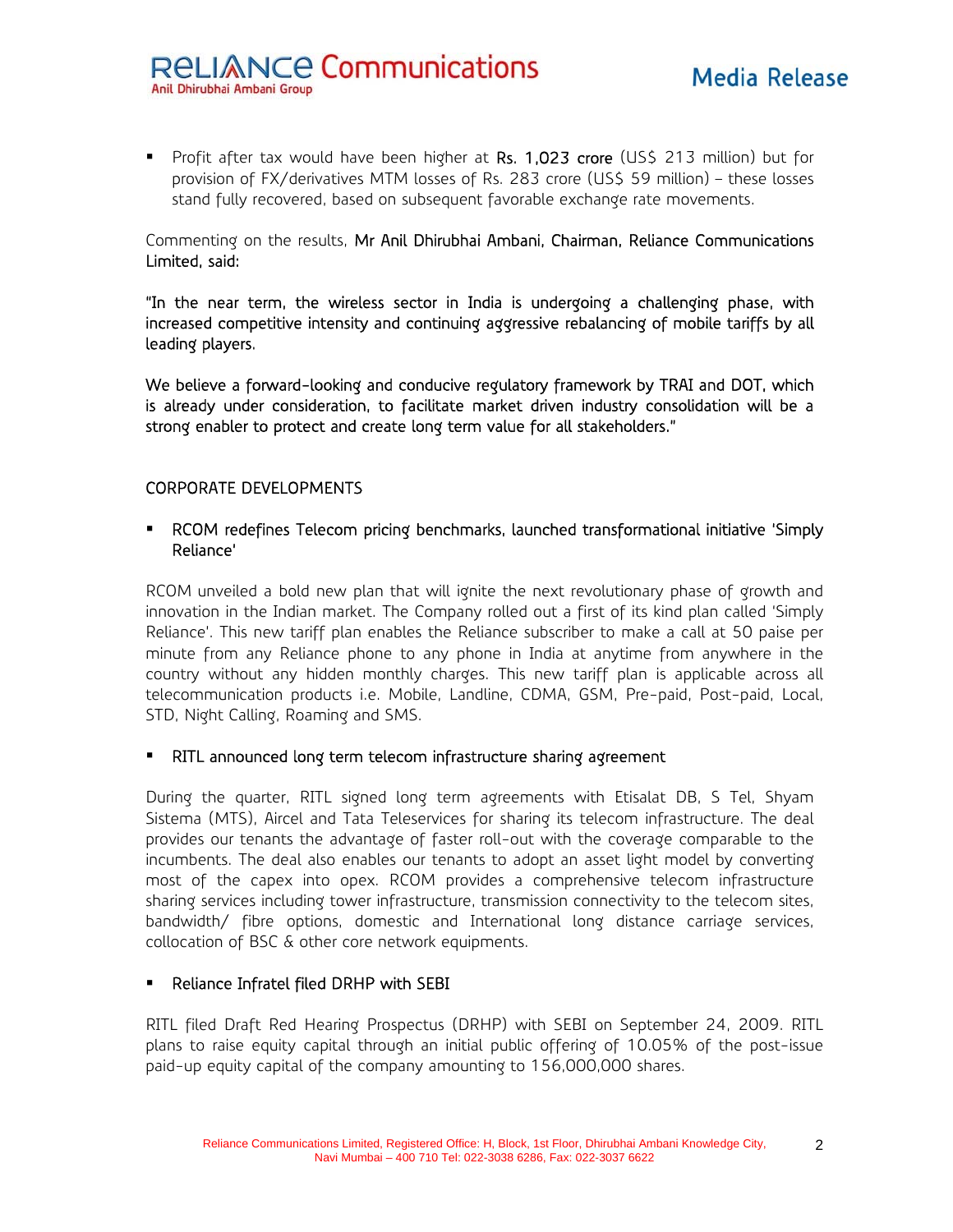#### About Reliance Communications

Reliance Communications Limited founded by the late Shri Dhirubhai H Ambani (1932-2002) is the flagship company of the Reliance Anil Dhirubhai Ambani Group. The Reliance Anil Dhirubhai Ambani Group currently has a net worth in excess of Rs. 64,000 crore (US\$ 13.6 billion), cash flows of Rs. 13,000 crore (US\$ 2.8 billion), net profit of Rs. 8,400 crore (US\$ 1.8 billion).

Reliance Communications is India's foremost and truly integrated telecommunications service provider. The Company, with a customer base of 92 million including over 2.5 million individual overseas retail customers, ranks among the Top 5 Telecom companies in the world by number of customers in a single country. Reliance Communications corporate clientele includes 2,100 Indian and multinational corporations, and over 800 global, regional and domestic carriers.

Reliance Communications has established a pan-India, next generation, integrated (wireless and wireline), convergent (voice, data and video) digital network that is capable of supporting best-of-class services spanning the entire communications value chain, covering over 24,000 towns and 600,000 villages. Reliance Communications owns and operates the world's largest next generation IP enabled connectivity infrastructure, comprising over 190,000 kilometers of fibre optic cable systems in India, USA, Europe, Middle East and the Asia Pacific region.